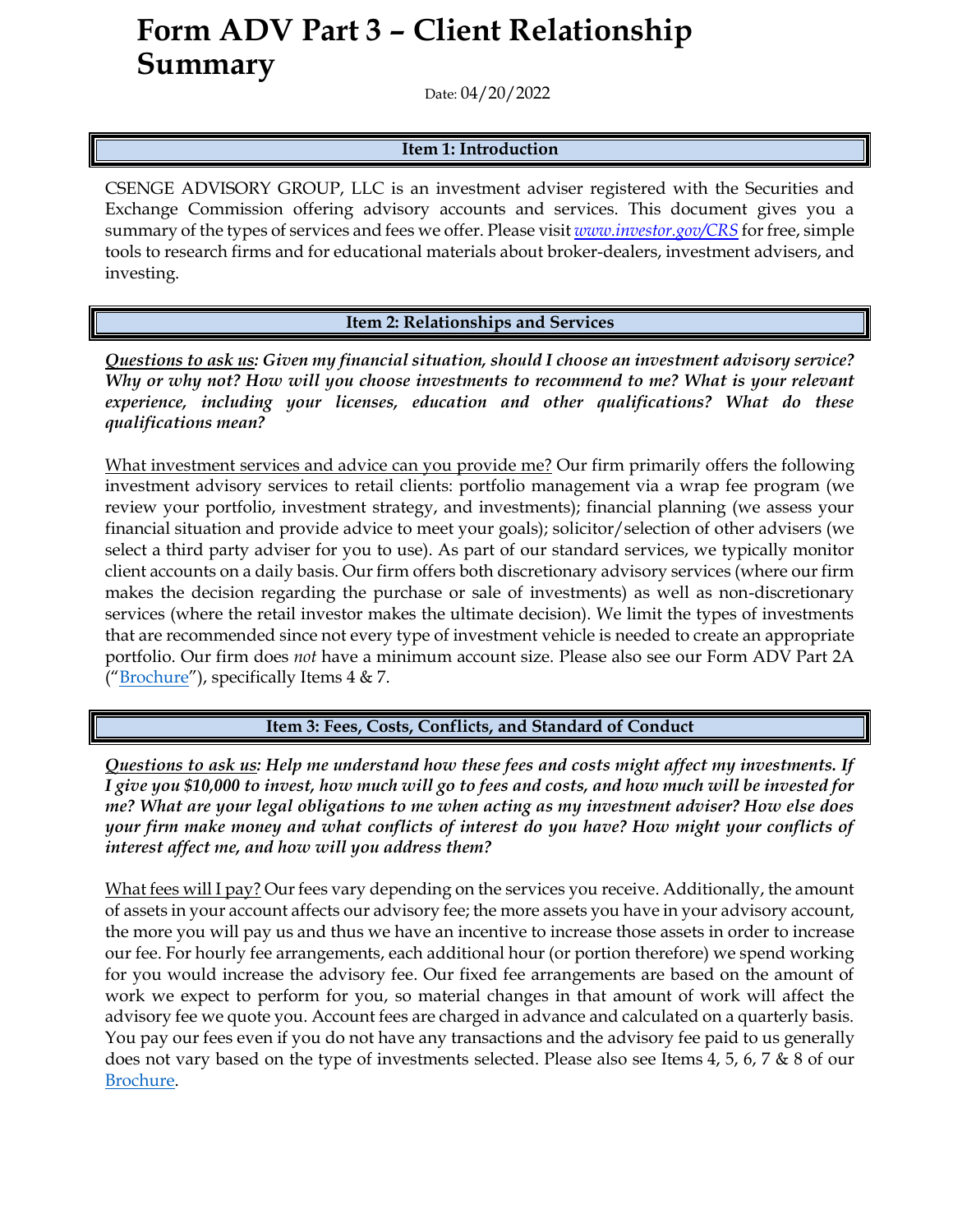## **Form ADV Part 3 – Client Relationship Summary**

Date: 04/20/2022

Third Party Costs: Some investments (e.g., mutual funds, variable annuities, etc.) impose additional fees (e.g., transactional fees and product-level fees) that reduce the value of your investment over time. You will also pay fees to a custodian that will hold your assets. For the wrap fee program, you will not typically pay additional transaction fees and thus our advisory fee is higher than if you paid transaction fees separately. **You will pay fees and costs whether you make or lose money on your investments. Fees and costs will reduce any amount of money you make on your investments over time. Please make sure you understand what fees and costs you are paying.** Please also see our [Brochure](https://adviserinfo.sec.gov/firm/summary/131167) for additional details.

How do your financial professionals make money? Primarily, we and our financial professionals benefit from the advisory services we provide to you because of the advisory fees we receive from you. This compensation may vary based on different factors, such as those listed above in this Item. Our financial professionals also have the ability to receive commissions from clients. Please also see Item 10 of our [Brochure](https://adviserinfo.sec.gov/firm/summary/131167) for additional details.

Conflicts of Interest: *When we act as your investment adviser*, we have to act in your best interest and not put our interest ahead of yours. You should understand and ask us about these conflicts because they can affect the investment advice we provide you. Here are some examples to help you understand what this means.

**Item 4: Disciplinary History**

*Questions to ask us: As a financial professional, do you have any disciplinary history? For what type of conduct?*

Do you or your financial professionals have legal or disciplinary history? We do not have legal and disciplinary events. Visit *<https://www.investor.gov/>* for a free, simple search tool to research us and our financial professionals.

**Item 5: Additional Information**

*Questions to ask us: Who is my primary contact person? Is he or she a representative of an investment adviser or a broker-dealer? Who can I talk to if I have concerns about how this person is treating me?*

For additional information on our advisory services**, see our [Brochure](https://adviserinfo.sec.gov/firm/summary/131167) available at <https://adviserinfo.sec.gov/firm/summary/131167> and any individual brochure supplement** your representative provides. If you have any questions, need additional up-to-date, or want another copy of this Client Relationship Summary, then please contact us at 727-437-6000.